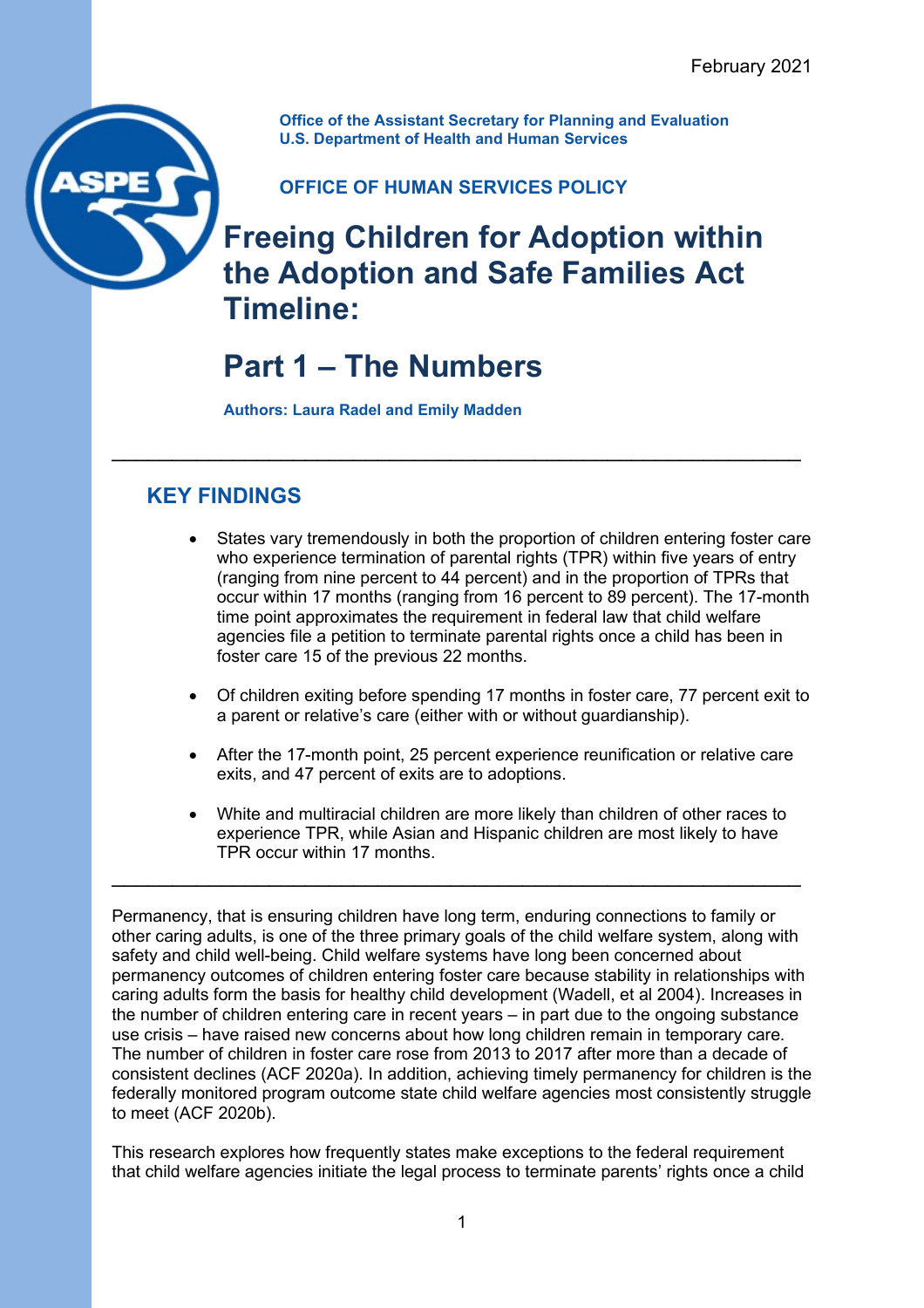has been in foster care for 15 of the previous 22 months, and highlights issues behind states' difficulties in achieving timely permanency for children. Three data sources are used to gain insights into these issues:

- 1. Quantitative federal analysis of administrative data from the Adoption and Foster Care Analysis and Reporting System (AFCARS)
- 2. Content analysis of monitoring reports and program improvement plans from the most recent round of Child and Family Services Reviews (CFSRs)
- 3. Interviews with state adoption officials and stakeholders in three states: Illinois, Utah and Wisconsin

This report highlights quantitative findings from AFCARS data. A companion report (*[Freeing](https://aspe.hhs.gov/system/files/pdf/265036/freeing-children-for-adoption-asfa-pt-2.pdf)  [Children for Adoption within Adoption and Safe Families Act Timeline: Part 2, State](https://aspe.hhs.gov/system/files/pdf/265036/freeing-children-for-adoption-asfa-pt-2.pdf)  [Perspectives](https://aspe.hhs.gov/system/files/pdf/265036/freeing-children-for-adoption-asfa-pt-2.pdf)*), focuses on qualitative findings from CFSRs and key informant interviews.

The quantitative analyses follow a cohort of children who entered foster care in 2013, over 200,000 children in total, and track their exits through the end of 2017. Methodological details may be found at the end of this report. The analyses presented here relate to analyses of permanency featured in a recent Information Memorandum published by the Children's Bureau, ACYF-CB-IM-21-01, Achieving Permanency for the Well-being of Children and Youth (issued January 5, 2021). The analyses in the Information Memorandum focus on aggregate national findings. This report complements those in the Information Memorandum with an expanded focus on variation among the states and how those variations relate to policy and practice.

## **Background on Federal Termination of Parental Rights (TPR) Requirements**

The Adoption and Safe Families Act (ASFA, P.L. 105-89) was enacted in 1997 and at the time represented the most significant overhaul of federal child welfare law since the establishment of the federal title IV-E (of the Social Security Act) foster care and adoption

Federal child welfare law requires that, as a condition of the title IV-E Foster Care Program, a state file or join a petition to terminate parental rights once a child has been in foster care for 15 of the previous 22 months. This is often referred to as the 15/22 rule. Exceptions are permitted in limited circumstances.

assistance programs in 1980. The law codified in federal statute the core child welfare system values of safety, permanency, and child well-being. The permanency goal was intended to ensure that children and youth achieve a permanent family connection, preferably with their birth families but with adoptive families if birth families cannot address safety issues within a reasonable period of time. ASFA addressed concerns that too many children drifted for long periods in the child welfare system without resolution of their cases and suffered emotionally and developmentally as a result (Spar and Shuman 2004). As involved observers have noted, at the time ASFA

was being considered a "broad group—members of Congress, the Clinton administration, and many outside observers—expressed concern about the growth in foster care caseloads, a pattern of children lingering in care too long, and the obstacles to adoption that prevented children who could never go home from ever achieving a place within a permanent family" (Golden and Macomber 2009, p. 9). Among the law's major provisions related to permanency is a requirement that, with limited exceptions, states must file a petition to terminate parental rights once a child has been in foster care for 15 of the previous 22 months. This is often referred to as the 15/22 rule. Termination of parental rights is necessary before another family may adopt the child. States may make exceptions to the timeline, that is, grant extensions, on an individual basis if the child is living with a relative, if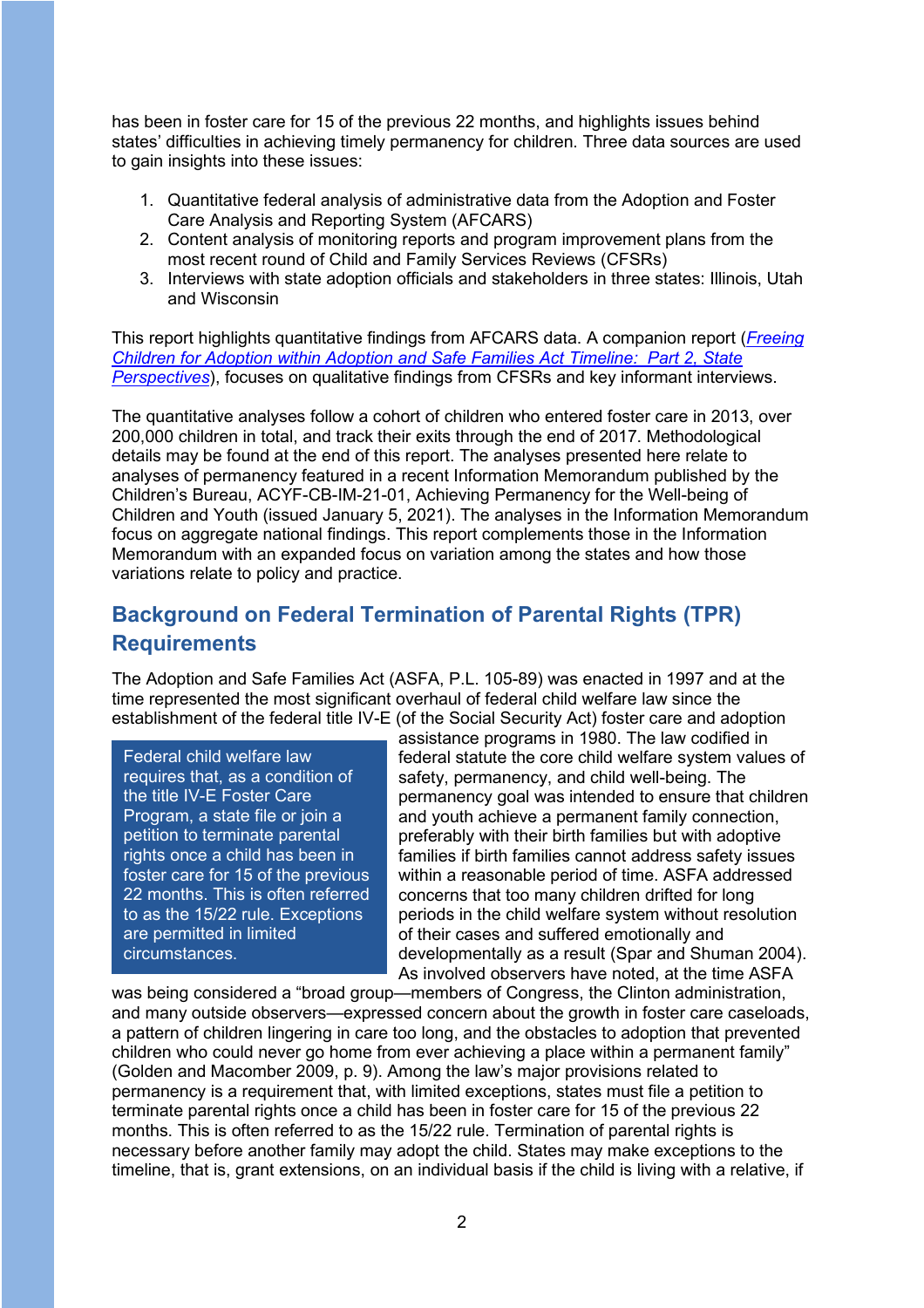services intended to address the conditions that led to the child's foster care placement have not been delivered, or if the state documents a "compelling reason" why termination of parental rights is not in the child's best interests.

As shown in Figure 1, in the years immediately following ASFA's enactment in 1997, the annual number of adoptions from foster care increased rapidly and then settled into a new equilibrium of between 50,000 and 60,000 adoptions per year. The numbers have been rising again since 2014 and topped 60,000 in both 2018 and 2019 (ACF 2020b). Today, there are more children who have been adopted from foster care and are receiving federal adoption assistance subsidies than there are children currently in foster care. The shift in the foster care and permanency program toward a predominance of children in adoptive homes has progressed steadily since ASFA was enacted (Rolock, et al. 2017). Wildeman and colleagues (2020) have estimated that approximately one percent of U.S. children experience TPR during childhood and that the likelihood of TPR doubled between 2000 (shortly after ASFA was enacted) and 2016.



Figure 1. Adoptions with Public Agency Involvement, 1998-2019

While the number of adoptions grew following ASFA, states continued to struggle to achieve timely permanency for children. A Government Accountability Office (GAO) study in 2001 found that in most states that had data available to track the phenomenon, "the number of children exempted from the [15/22] provision greatly exceeded the number of children to whom it was applied" (GAO 2002). More recently, current results of ACF's Child and Family Services Reviews (CFSRs) documented continuing challenges to timely adoption $^{\text{1}}$  $^{\text{1}}$  $^{\text{1}}$ . In the round of reviews that ended in 2018, only seven states were rated as having a strength on the review item regarding timely TPRs (ACF 2020).

Source: AFCARS

<span id="page-2-0"></span><sup>1</sup> Child and Family Services Reviews, conducted for each state roughly every five years, determine the extent to which states are in compliance with federal child welfare laws and regulations. States found not to be in substantial compliance are required to implement a Program Improvement Plan describing corrective actions they will take to improve performance. ACF completed its third round of CFSRs in 2018 and no state was determined to be in substantial compliance with all of the seven outcomes and seven systemic factors addressed in the reviews. More information on the CFSRs may be found at[: https://www.acf.hhs.gov/cb/monitoring/child](https://www.acf.hhs.gov/cb/monitoring/child-family-services-reviews/round3)[family-services-reviews/round3](https://www.acf.hhs.gov/cb/monitoring/child-family-services-reviews/round3)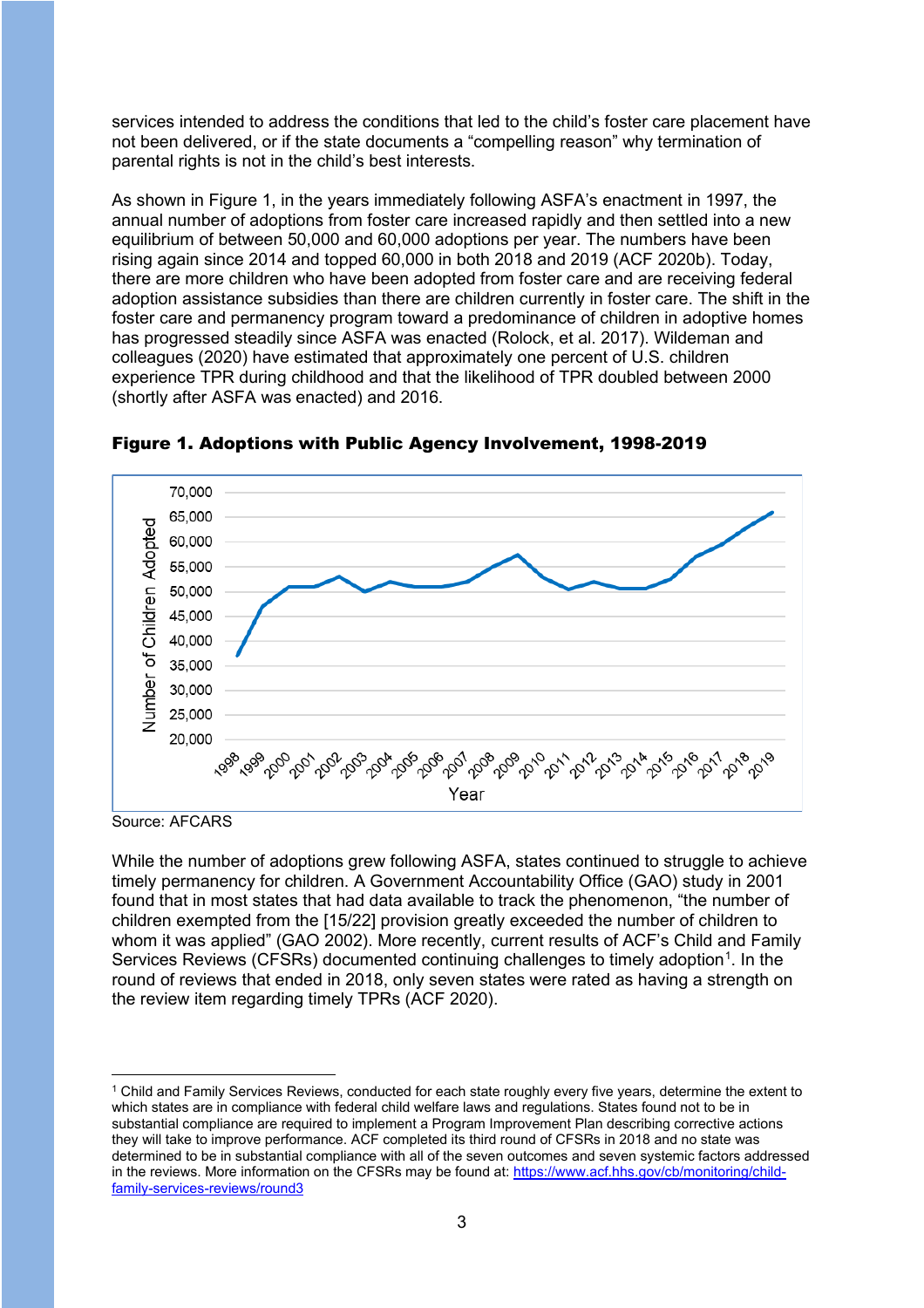Figure 2. States vary in the proportion of children entering foster care who experience termination of parental rights



While there is widespread agreement on the importance of permanency in children's lives, there is considerably more disagreement regarding whether the child welfare system inappropriately contributes to impermanence by taking too many children into foster care who could remain safely with their families and not doing enough to address families' problems before seeking permanent alternatives. Some observers argue that further efforts are needed to terminate parental rights expeditiously, in some cases long in advance even of current ASFA timelines, and to move more children into adoptive homes as quickly as possible (Riley 2018; Zill 2011). As of 2011, 18 states had enacted state level TPR timelines shorter than those required in ASFA (Vesnecki 2011). For instance, Alabama expects the child welfare agency to request TPR once a child has been in care 12 months, Arizona may request TPR at nine months under some circumstances, and Oklahoma has a timeline of six of 22 months for children who were under the age of four at the time of placement (Child Welfare Information Gateway 2016). Other efforts to expedite adoptions have also been implemented in some states, such as streamlining the parental appeals process (Keith and Flango 2002). However, work by Wulczyn and colleagues (2016) finds that the existence of state adoption "fast track statutes" are not by themselves associated with higher adoption rates in practice. If those statutes are used infrequently, as is the norm where they exist, they have little practical effect. (For these and other key data used in this report, complete state-by-state statistics can be found in the appendix table.)

## **States Vary Widely in the Frequency and Timing of TPR**

**States vary in how frequently they terminate parental rights of children in foster care.** As shown in Figure 2, the proportion of children who entered foster care in FY 2013 who experienced TPR by the end of FY 2017 ranged from a low of nine percent in Wyoming to a high of 44 percent in Maine<sup>[2](#page-3-0)</sup>. The median among states is 22 percent.

<span id="page-3-0"></span><sup>&</sup>lt;sup>2</sup> Specific statistics for each state may be found in the appendix table.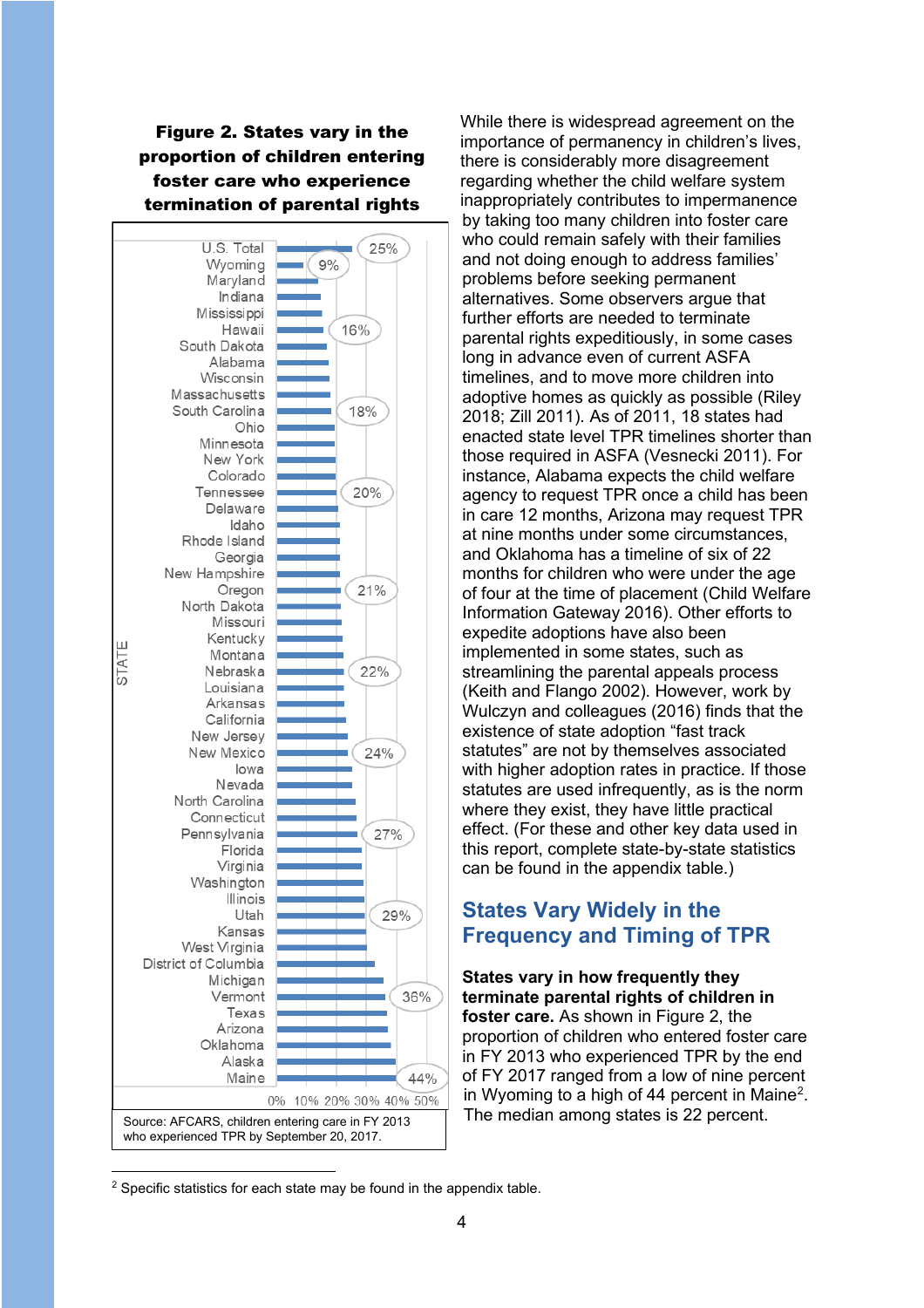Twelve states had TPR rates below 20 percent, and seven states had rates over 35 percent.

**Myriad factors may be involved in the variations among states.** Several hypotheses may be posed to explain the range among states in the likelihood of TPR. States that bring into care only the most seriously endangered children may be less able to reunify families and thus conduct more TPRs. States with fewer service resources may have more difficulty addressing the family problems that led to the child's entry. State child welfare agencies and judges may vary in the extent to which they value both reunifications and other relative placements in relation to adoptions when children remain in care for extended periods. The age distribution of states' foster care populations may also be a factor, since younger children are more likely than older children to experience TPR. States that serve a disproportionate number of older youth in foster care will likely have lower rates of TPR, and those whose foster care populations include a disproportionate number of infants will likely have higher rates of TPR. The age distribution of a state's foster care population relates to policy factors such as the extent to which the state uses its child welfare system to serve mentally ill or delinquent youth and the extent to which it makes efforts to serve drug exposed infants while in their parents' care rather than routinely placing those infants in foster care. No research has tested any of these possible explanations of differing TPR rates among states.

**Timeliness of terminations of parental rights also vary substantially.** Figure 3 shows the proportion of TPRs that occurred within 17 months of the child's foster care entry in each state, that is, approximately in line with the ASFA timeline. States shown in lighter shades of blue had lower proportions of children whose TPRs were timely, while those in darker shades of blue had larger proportions of timely TPRs. Nationally, 54 percent of TPRs occur timely. However, states vary substantially in the percentage of TPRs that occur according to federal timeframes. In seven states, 70 percent or more of TPRs happened within 17 months. On the other end of the distribution, in seven states and DC, more than 70 percent of TPRs took place more than 17 months after entry. AFCARS data do not include information on whether specific exceptions to the TPR requirements are documented for children who remain in care without TPR. Whether exceptions are documented or not, clearly many children are de facto exempted from the timelines, and the volume of these exceptions vary among the states.



#### Figure 3. Over half of TPRs nationally (54 percent) occur within 17 months of foster care entry but rates vary widely among states

Source: AFCARS, proportion of children experiencing TPR within 17 months among children entering care in FY 2013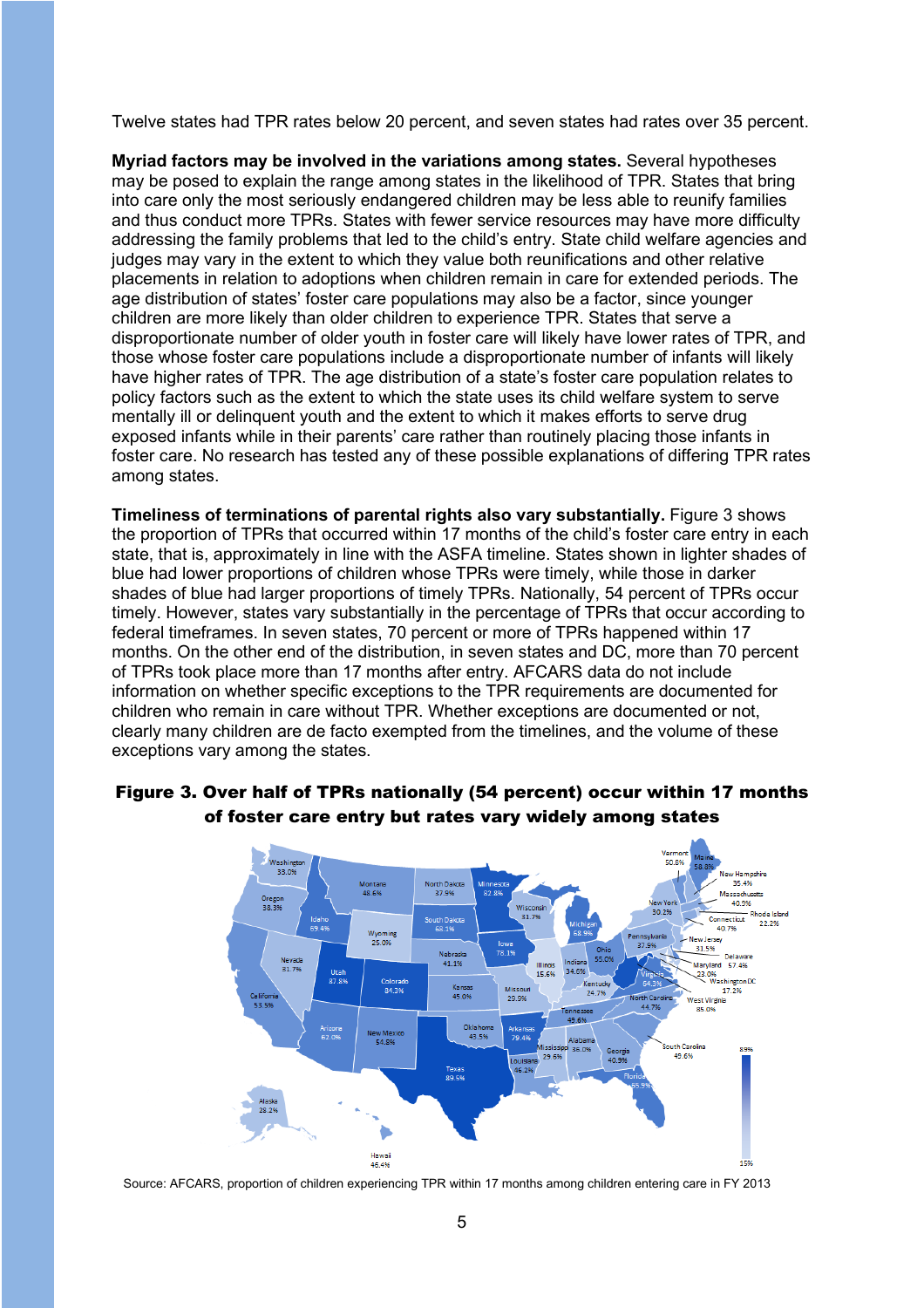**Many parents face substantial barriers to reunification and find it difficult to accomplish the requirements of their case plans within the ASFA timelines.** Many note that parents with substance use disorders (SUDs) are particularly hard pressed to demonstrate recovery to caseworkers' and judges' satisfaction within the timelines (DHHS, 1999; Rockhill et al. 2008). Berger and colleagues (2010) found that families with caseworker-perceived alcohol or drug problems were more likely to experience TPR, though differences disappeared after controlling for other factors. Hong and colleagues (2014) found that mothers with "mixed" progress in SUD treatment were less likely to experience TPR than those who made no significant progress. There has also been some reluctance to terminate parental rights when a parent's incarceration rather than maltreatment is the primary impediment to reunification and the parent expects to resume parenting upon release sometime after the 15-month point (Zavez 2008; Gentry 1998). However, some states' child welfare statutes specifically address length of parental incarceration as grounds for TPR. For instance, Ohio's statute permits TPR if the parent is unable to care for the child for more than 18 months due to incarceration. A similar provision in Iowa's law specifies TPR should occur if a parent is to be incarcerated for at least five years (Child Welfare Information Gateway 2016).

**The law provides potential exceptions for children living with relatives.** One of the permitted exceptions to TPR at the 15 of 22 months point is if the child is living with a relative. While reasons for exceptions are not documented in AFCARS, our analysis examined how frequently children who remained in care were living with relatives and thus would have been potentially eligible for this exception. Nationally, 30 percent of children in care beyond 17 months and who have not experienced TPR were living in relative foster homes. However, as with so many aspects of child welfare practice, the proportion living in relative foster homes at the point the 15/22 rule should have been invoked varies widely by state. Figure 4 shows this variation. States with higher proportions of children living in relative care are shown in darker shades of blue. In six states, fewer than 10 percent of children in foster care beyond 17 months were living with relatives. On the other end of the distribution, in seven states 40 percent or more lived with relatives.



### Figure 4. Nationally, 30 percent of children in foster care without TPR after 17 months are living with relatives

Source: AFCARS, proportion of children living with relatives in the first report after reaching 17 months in care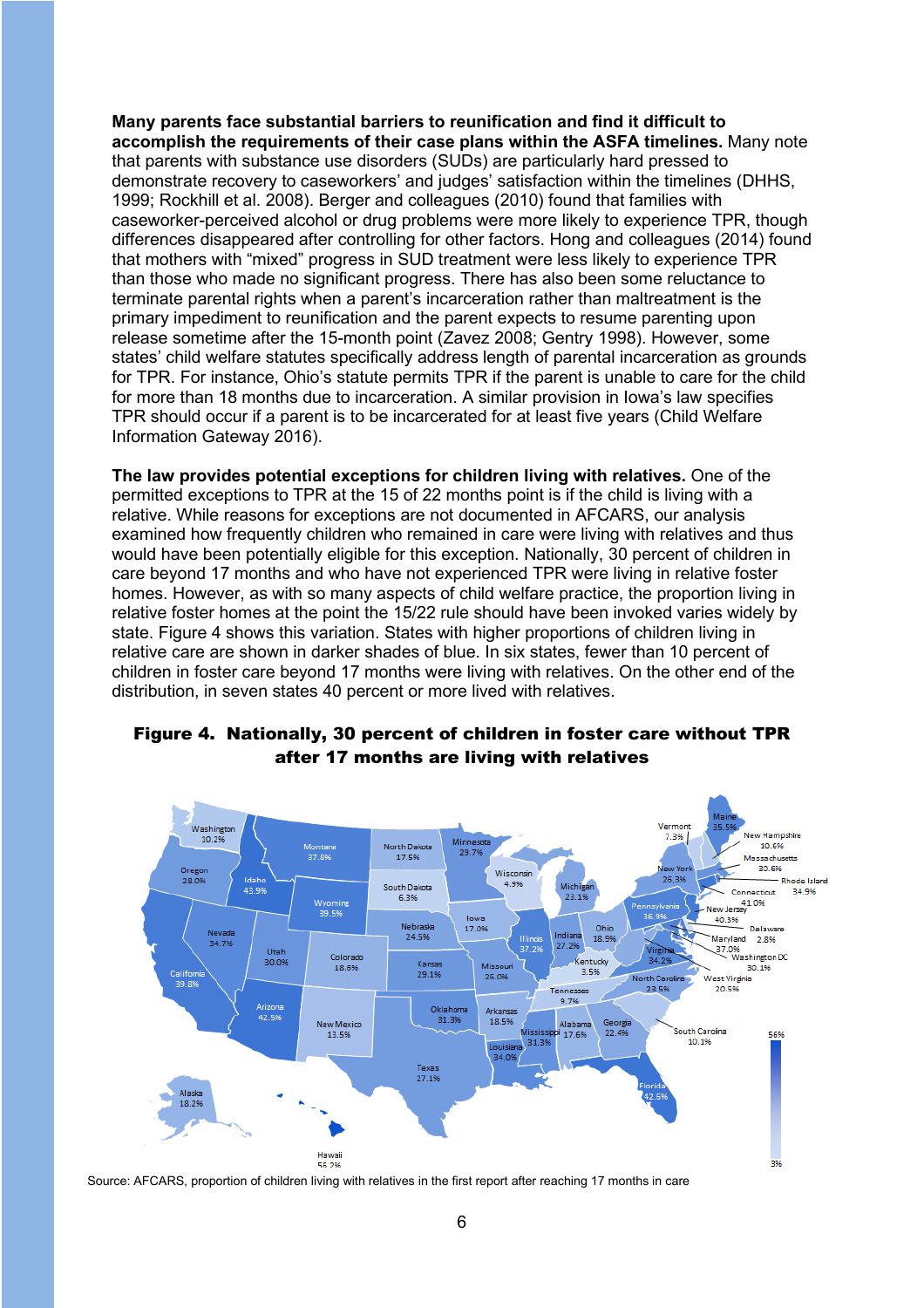**Timeliness of TPR varies by the age at which the child entered care.** As shown in figure 5, timely TPRs are most likely for children who enter care as infants (under age one) and adolescents (age 14 and over). Some states have established more aggressive TPR timelines for infants. These shorter timelines are justified on the basis of young children's developmental needs, particularly with respect to developing attachment to a caregiver. States also find it easier to recruit adoptive parents for infants than for children at even somewhat older ages. For the oldest youth in foster care, TPRs either happened rapidly, or not at all because they emancipated before being adopted.

Figure 5. TPRs are most timely for children entering foster care as infants or adolescents



Source: AFCARS

**TPR is most likely for White and multiracial children and least likely for Asian and** 

**Hispanic children.** With respect to race and ethnicity, multiracial and White children are more likely than children of other races to experience TPR. Data for children of all races is shown in Table 1. Over 30 percent of multiracial children and more than one-quarter of White children who entered foster care (27.1 percent) had parental rights terminated within the five-year observation window, as compared with 22.7 percent of American Indian children, 21.5 percent of Black children, 17.9 percent of Hispanic children, and 16.2 percent of Asian children who entered care. Differences by race and ethnicity are also seen in the timeliness of TPR. TPRs were most likely to be timely for Asian and Hispanic children (67.3 percent and 58.6 percent, respectively) and least likely to be timely for American Indian children (40.8 percent).

| <b>Race/Ethnicity</b>  | <b>Proportion of Children Who</b><br><b>Experienced TPR within 5</b><br>Years | <b>Proportion of TPRs that Occurred</b><br>within 17 Months |
|------------------------|-------------------------------------------------------------------------------|-------------------------------------------------------------|
| <b>White</b>           | 27.1%                                                                         | 55.6%                                                       |
| <b>American Indian</b> | 22.7%                                                                         | 40.8%                                                       |
| <b>Black</b>           | 21.5%                                                                         | 49.7%                                                       |
| <b>Hispanic</b>        | 17.9%                                                                         | 58.6%                                                       |
| Asian                  | 16.2%                                                                         | 67.3%                                                       |
| <b>Multiracial</b>     | 30.4%                                                                         | 53.0%                                                       |

#### Table 1. TPR Experiences by Race/Ethnicity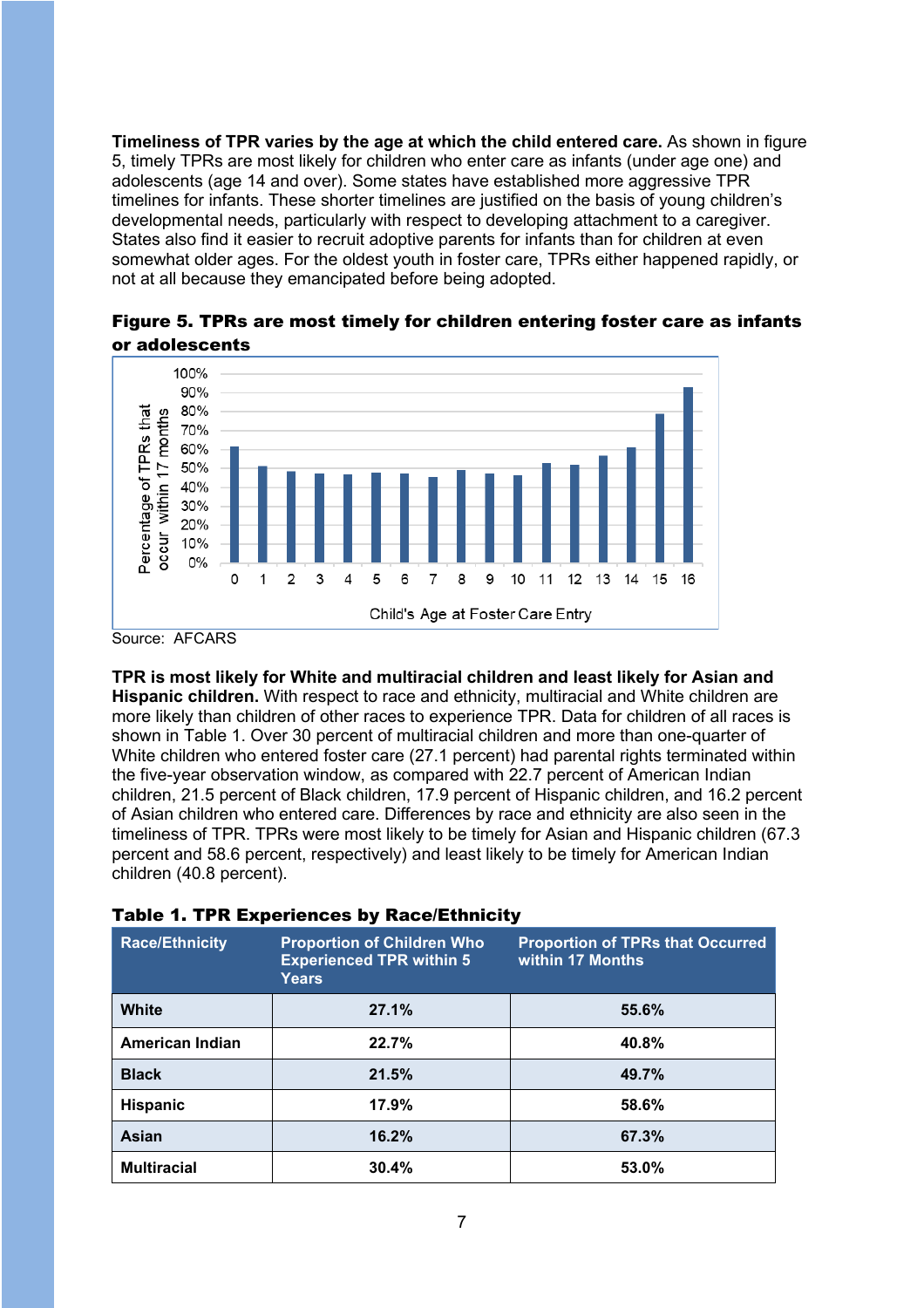Figure 6 describes exit reasons for children in the study cohort. On the left of the chart, children are divided into three groups based on their length of stay in foster care: children who exited in less than 17 months, children who exited between 18 months and 5 years, and those still in care after 5 years. On the right side, children are divided according to their exit types. The lines flowing from left to right reflect the number of children from each length of stay group exiting to each exit type—reunification, living with other relatives, adoption, emancipation, guardianship and other (which includes transfer to another agency and death of the child). TPR is required only for adoption exits. For all other exit types the parental relationship remains intact legally, though custody is transferred.



#### Figure 6: Reunifications predominate among foster care exits prior to 17 months while adoptions are more common for those in care longer

Source: AFCARS, exit type for children who entered foster care in FY 2013 and had exited by September 30, 2017.

**Reunification becomes substantially less frequent after the 17-month mark.** Overall, 47 percent of children exited to reunification, with four in five reunifications occurring before 17 months had passed. Adoptions were the exit type for 22 percent of children, and one in five of those exits occurred before 17 months. Guardianships occurred in more equal numbers in the two time periods, while exits to live with relatives without guardianships mostly occurred in the early months. While reunifications may still occur after the point at which a child has spent 17 months in care, they are greatly reduced compared to earlier in a child's foster care stay. Of children who exit foster care before the 17-month point, 67 percent reunify with parent(s) and 10 percent exit to relative care. Of children in care beyond 17 months, 23 percent reunify and two percent exit to relative care. Also, seven percent of exits prior to 17 months and 49 percent of exits after 17 months are to adoptions. At the end of the study's 5 year observation period nearly 17,000 children (eight percent of the total cohort) were still in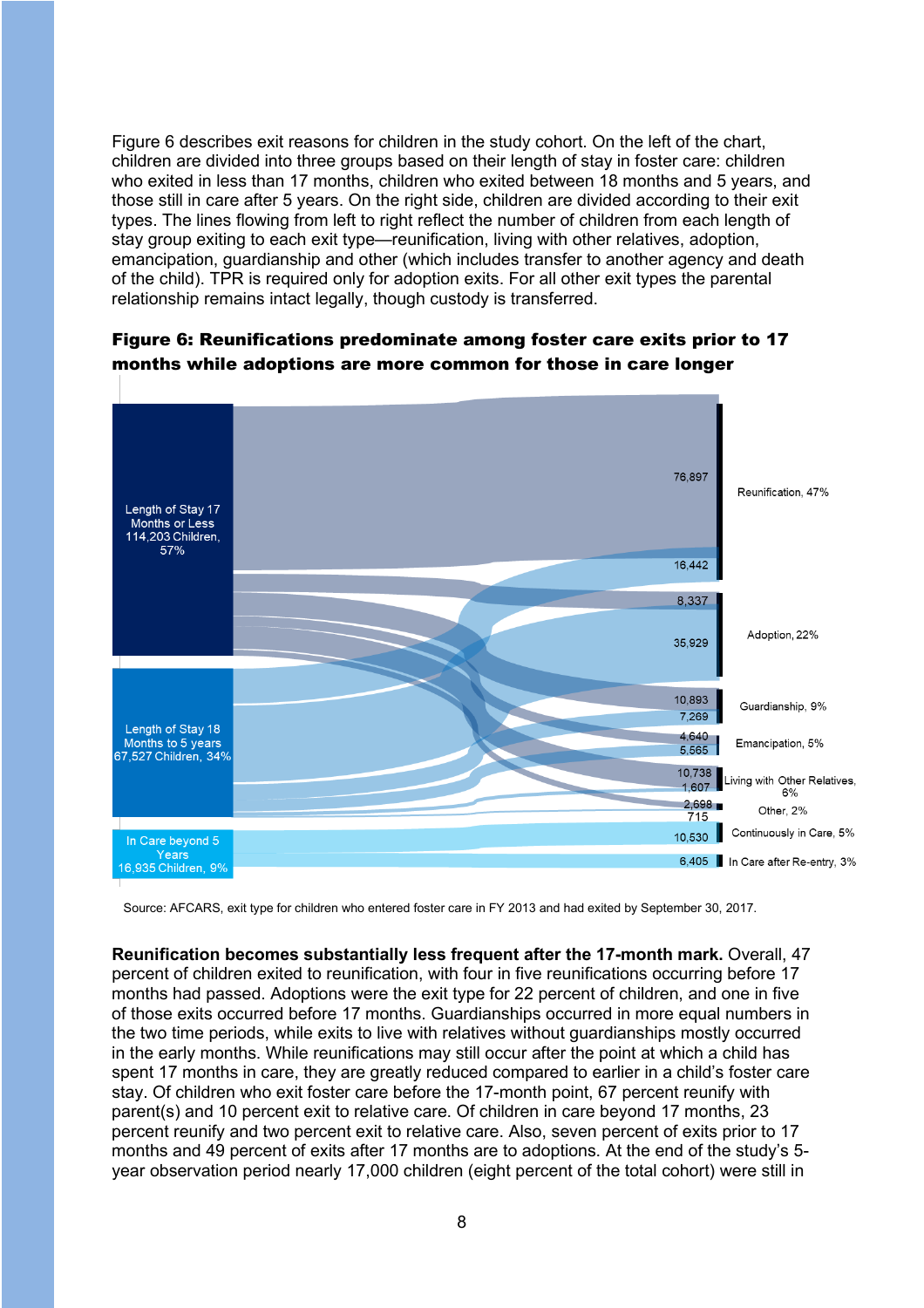care, including five percent of the cohort who had been in care continuously and four percent who had left care at some point and re-entered.

## **Conclusion**

Over 20 years after ASFA's passage, many states still struggle with permanency decisions for children who remain in foster care longer than 15 months. These analyses have demonstrated that there is considerable variation in the frequency with which states ultimately terminate the parental rights of children in foster care and move them to adoptive homes, as well as the timelines on which they do so. These numbers tell the "what" about the frequency and timing of children's exits from foster care to permanency and the extent to which they experience TPR. However, numerical data do not explain the mechanisms behind decision-making and delays or how and why states' practices differ.

Some argue that child welfare agencies separate families unnecessarily, fail to address the issues that led to separation, and then terminate parental rights for too many children for insufficiently good reason. They believe the federal requirement that states seek to terminate parental rights after a child has been in foster care for 15 of the previous 22 months is arbitrary and unfairly deprives children of their birth families. Others believe caseworkers, their supervisors, and judges insufficiently value children's safety and well-being, and press for even shorter timelines to determine children's permanent family associations. After many years of struggling with the balance between children's needs and parents' rights, child welfare agencies continue to be buffeted by these discordant views on current practice, both among their leadership and staff as well as from outside stakeholders.

Exceptions to the ASFA timelines were intended by Congress to provide more time to parents in cases where reunification is possible within a reasonable timeframe. Yet in three of four cases in which exceptions are used, either explicitly or implicitly, permanency is delayed without enabling a family reunification outcome. In the end, TPR and adoption occurs, or the child remains in care indefinitely (in this analysis, for at least five years). Neither delayed adoption nor long term foster care and possible emancipation without permanency are preferred outcomes for children. This suggests improvements to practice are needed both to improve timely reunification and to better target exceptions so they may be used to facilitate, rather than delay, desired permanency and well-being for children in foster care.

Existing administrative data allows us to track whether a TPR happened for children in foster care and when it occurred. However, these data do not provide insights into whether this most serious of actions a family court can take was necessary or could have been avoided, or what the consequences of TPR are for children, their birth families, or their adoptive families.

To explore the how's and why's of TPR delays beyond ASFA timelines, this research also explored monitoring reports and interviewed adoption practitioners and stakeholders in three states. Findings from that portion of the study may be found in the companion report to this one entitled, *[Freeing Children for Adoption within Adoption and Safe Families Act Timelines:](https://aspe.hhs.gov/system/files/pdf/265036/freeing-children-for-adoption-asfa-pt-2.pdf)  [Part 2 – State Perspectives](https://aspe.hhs.gov/system/files/pdf/265036/freeing-children-for-adoption-asfa-pt-2.pdf)*.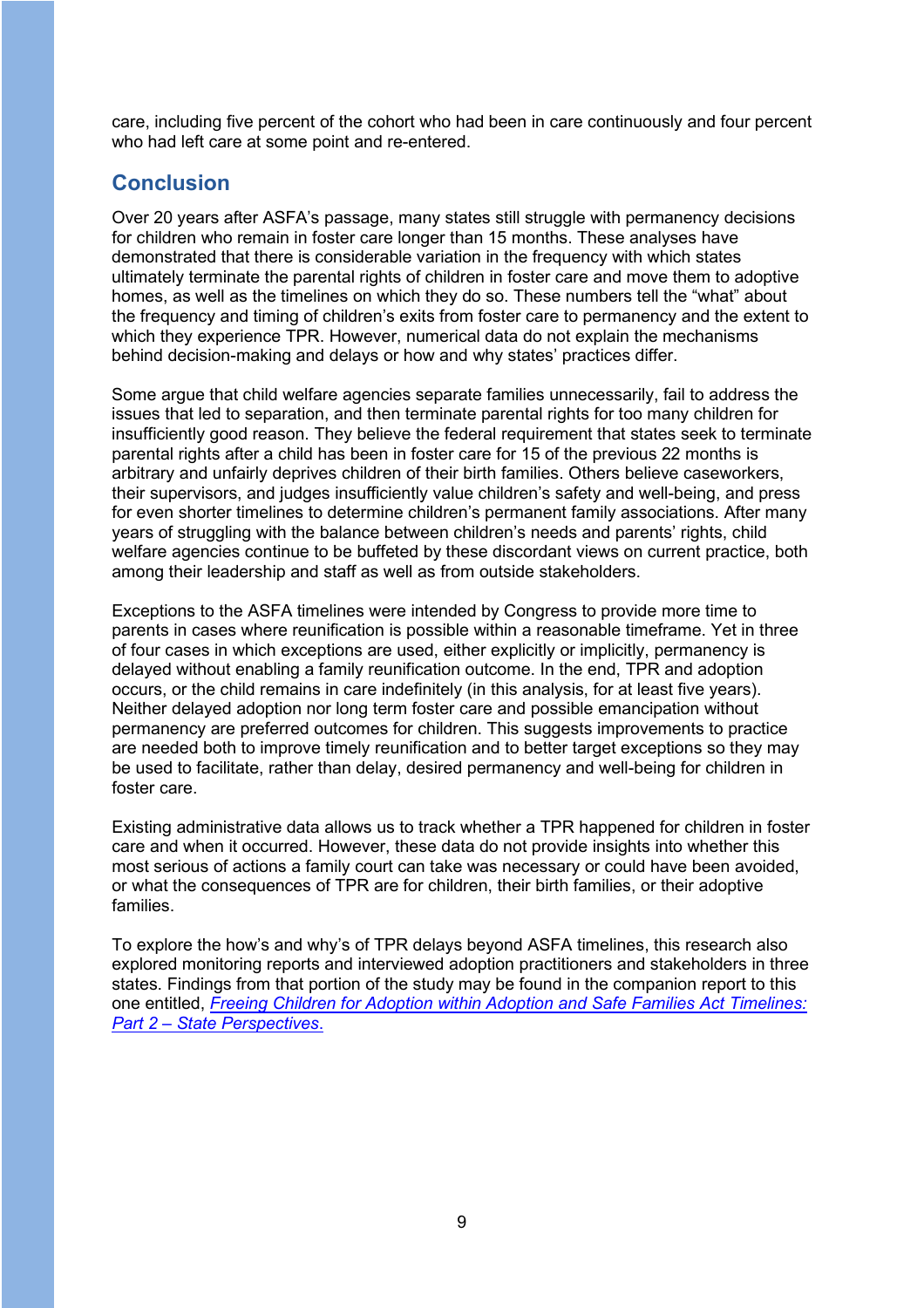## **Methods**

Data from the Administration for Children and Families' Adoption and Foster Care Analysis and Reporting System (AFCARS) were used to document permanency outcomes and timelines for a cohort of children who entered foster care for the first time during Fiscal Year (FY) 2013. Children's placements and discharges were followed for approximately five years, through the end of FY 2017. By that point 92 percent of the children had exited foster care. The cohort totals 205,674 children, of whom 25 percent experienced termination of parental rights (TPR) during the period of observation.

A cutoff of 17 months was used to look at whether TPRs were conducted timely. This is the same standard ACF uses in CFSRs to determine whether TPRs are occurring timely and takes into account determinations of when foster care officially begins. While the ASFA timeline refers to when the TPR petition must be filed, AFCARS data specify only the date on which TPR is completed. Thus, our measure of whether the TPR complies with the ASFA timeline is inexact. Federal rules do not make requirements for how quickly a judge is to act on the TPR petition once filed and there may be weeks or months of difference between the filing of the petition and the judicial action to complete it. AFCARS data was also used to determine whether children in foster care were living with relatives at the time they reached the 15 of 22 months mark. The first recorded placement after the child had been in foster care for 17 months was used to make this determination.

## **References**

Administration for Children and Families, Children's Bureau (2020a). *Trends in Foster Care and Adoption: FY2010-2019*.<https://www.acf.hhs.gov/cb/resource/trends-in-foster-care-and-adoption>

Administration for Children and Families, Children's Bureau (2020b). *Child and Family Services Reviews Aggregate Report: Round 3: Fiscal Years 2015–2018*. <https://www.acf.hhs.gov/cb/resource/cfsr-aggregate-report-round3>

Administration for Children and Families, Children's Bureau (2017). *Child and Family Services Review Aggregate Report, Round 3: FYs 2015-2016*. [https://www.acf.hhs.gov/cb/resource/cfsr](https://www.acf.hhs.gov/cb/resource/cfsr-aggregate-report)[aggregate-report](https://www.acf.hhs.gov/cb/resource/cfsr-aggregate-report) 

Berger, LM, Slack, K, Waldfogel, J and Bruch, SK (2010) Caseworker-perceived caregiver substance abuse and child protective services outcomes. *Child Maltreatment* 15(3): 199-210.

The Center for State Child Welfare Data (2015). *Testing the Effect of Fast-Track Adoption Policy on Adoption Rates*. [https://fcda.chapinhall.org/permanency/testing-effect-fast-track-adoption](https://fcda.chapinhall.org/permanency/testing-effect-fast-track-adoption-policy-adoption-rates/)[policy-adoption-rates/](https://fcda.chapinhall.org/permanency/testing-effect-fast-track-adoption-policy-adoption-rates/)

Child Welfare Capacity Building Center for Courts. (2016). National Report on Court Improvement Program Projects and Initiatives FY 2015. Washington, D.C.: Children's Bureau, Administration for Children and Families, U.S. Department of Health and Human Services. [https://www.americanbar.org/content/dam/aba/administrative/child\\_law/nrclji/CIPSelfAssessment](https://www.americanbar.org/content/dam/aba/administrative/child_law/nrclji/CIPSelfAssessmentReport2015.authcheckdam.pdf) [Report2015.authcheckdam.pdf](https://www.americanbar.org/content/dam/aba/administrative/child_law/nrclji/CIPSelfAssessmentReport2015.authcheckdam.pdf) 

Child Welfare Information Gateway (2016). Grounds for Involuntary Termination of Parental Rights.<https://www.childwelfare.gov/topics/systemwide/laws-policies/statutes/groundtermin/>

Ellis, R, Malm, K, and Bishop, E (2009). *The Timing of Termination of Parental Rights: A Balancing Act for Children's Best Interests*. Child Trends Research Brief, publication 2009-40. [https://www.childtrends.org/publications/the-timing-of-termination-of-parental-rights-a-balancing](https://www.childtrends.org/publications/the-timing-of-termination-of-parental-rights-a-balancing-act-for-childrens-best-interests)[act-for-childrens-best-interests](https://www.childtrends.org/publications/the-timing-of-termination-of-parental-rights-a-balancing-act-for-childrens-best-interests)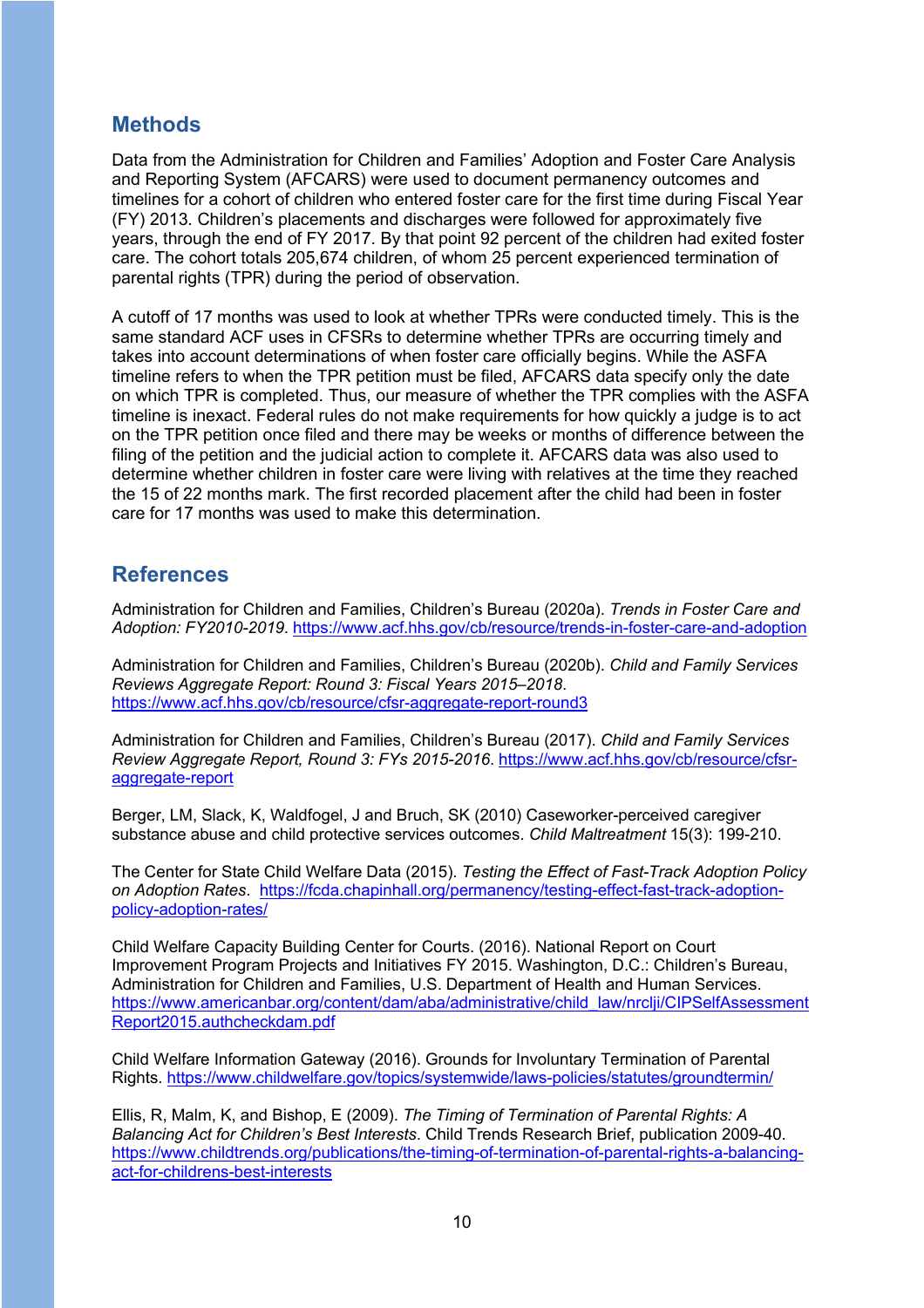Gentry, PM (1998). Permanency planning in the context of parental incarceration: Legal issues and recommendations. *Child Welfare* 77(5): 543-59.

Golden, O and Macomber, J (2009). Framework Paper: The Adoption and Safe Families Act. In *Intentions and Results – A Look Back at the Adoption and Safe Families Act.* Washington, DC: Center for the Study of Social Policy and the Urban Institute. [https://affcny.org/wp](https://affcny.org/wp-content/uploads/IntentionsandResults.pdf)[content/uploads/IntentionsandResults.pdf](https://affcny.org/wp-content/uploads/IntentionsandResults.pdf) 

Hong, JS, Ryan, JP, Hernandez, PM, and Brown, S. (2014). Termination of parental rights for parents with substance use disorder: For whom and then what? *Social Work in Public Health*, 29(6), 503-517.

Keith, AL and Flango, CR (2002). *Expediting Dependency Appeals: Strategies to Reduce Delays.* Williamsburg, Virginia: National Center for State Courts[.https://cdm16501.contentdm.oclc.org/digital/collection/appellate/id/91](https://cdm16501.contentdm.oclc.org/digital/collection/appellate/id/91)

Riley, NS (2018). The White House can help foster kids. The Wall Street Journal, December 9, 2018.<https://www.aei.org/articles/the-white-house-can-help-foster-kids/>

Rockhill, A, Green, BL and Newton-Curtis, L (2008). Accessing substance abuse treatment services: Issues for parents involved with child welfare services. *Child Welfare* 87(3), 63-93.

Rolock, NG, Perez, AR, White, K and Fong, R (2017). From Foster Care to Adoption and Guardianship: A Twenty-First Century Challenge. *Child and Adolescent Social Work Journal*. <https://link.springer.com/article/10.1007/s10560-017-0499-z>

Spar, K and Shuman, M (2004) *Implementation of the Adoption and Safe Families Act (P.L. 105- 89).* Washington, DC: Congressional Research Service. [https://greenbook](https://greenbook-waysandmeans.house.gov/sites/greenbook.waysandmeans.house.gov/files/2012/RL30759_gb.pdf)[waysandmeans.house.gov/sites/greenbook.waysandmeans.house.gov/files/2012/RL30759\\_gb.p](https://greenbook-waysandmeans.house.gov/sites/greenbook.waysandmeans.house.gov/files/2012/RL30759_gb.pdf) [df](https://greenbook-waysandmeans.house.gov/sites/greenbook.waysandmeans.house.gov/files/2012/RL30759_gb.pdf) 

U.S. Department of Health and Human Services (1999). *Blending Perspectives and Building Common Ground: A Report to Congress on Substance Abuse and Child Protection*. Washington, DC: Office of the Assistant Secretary for Planning and Evaluation. <https://aspe.hhs.gov/report/blending-perspectives-and-building-common-ground>

U.S. General Accounting Office (2002). *Foster Care. Recent Legislation Helps States Focus on Finding Permanent Homes for Children, But Long-Standing Barriers Remain*. GAO-02-585. <https://www.gao.gov/products/GAO-02-585>

Waddell, C, MacMillan, H, Marie-Pietrantonio, A (2004). How Important is Permanency Planning for Children? Considerations for Pediatricians Involved in Child Protection. *Journal of Developmental & Behavioral Pediatrics* 25(4): 285-292.

Wildeman, C, Edwards, FR, and Wakefield, S (2020). The Cumulative Prevalence of Termination of Parental Rights for U.S. Children, 2000–2016. *Child Maltreatment* 25(1)32-42.

Wulczyn, F, Vesneski, W, Huhr, S, Monahan-Price, K, Martinez Z, Verhulst, C and Weiss, A (2016). The Value-Added Impact of Fast Track Adoption Policy on Adoption Rates. *Global Social Welfare* 3:97-106.

Zavez, M (2008). Use of the Adoption and Safe Families Act at 15/22 Months for Incarcerated Parents. *Vermont Law Review* 33(2):187-199.

Zill, N (2011). *Adoption from Foster Care: Aiding Children While Saving Public Money*. Washington, DC: The Brookings Institution.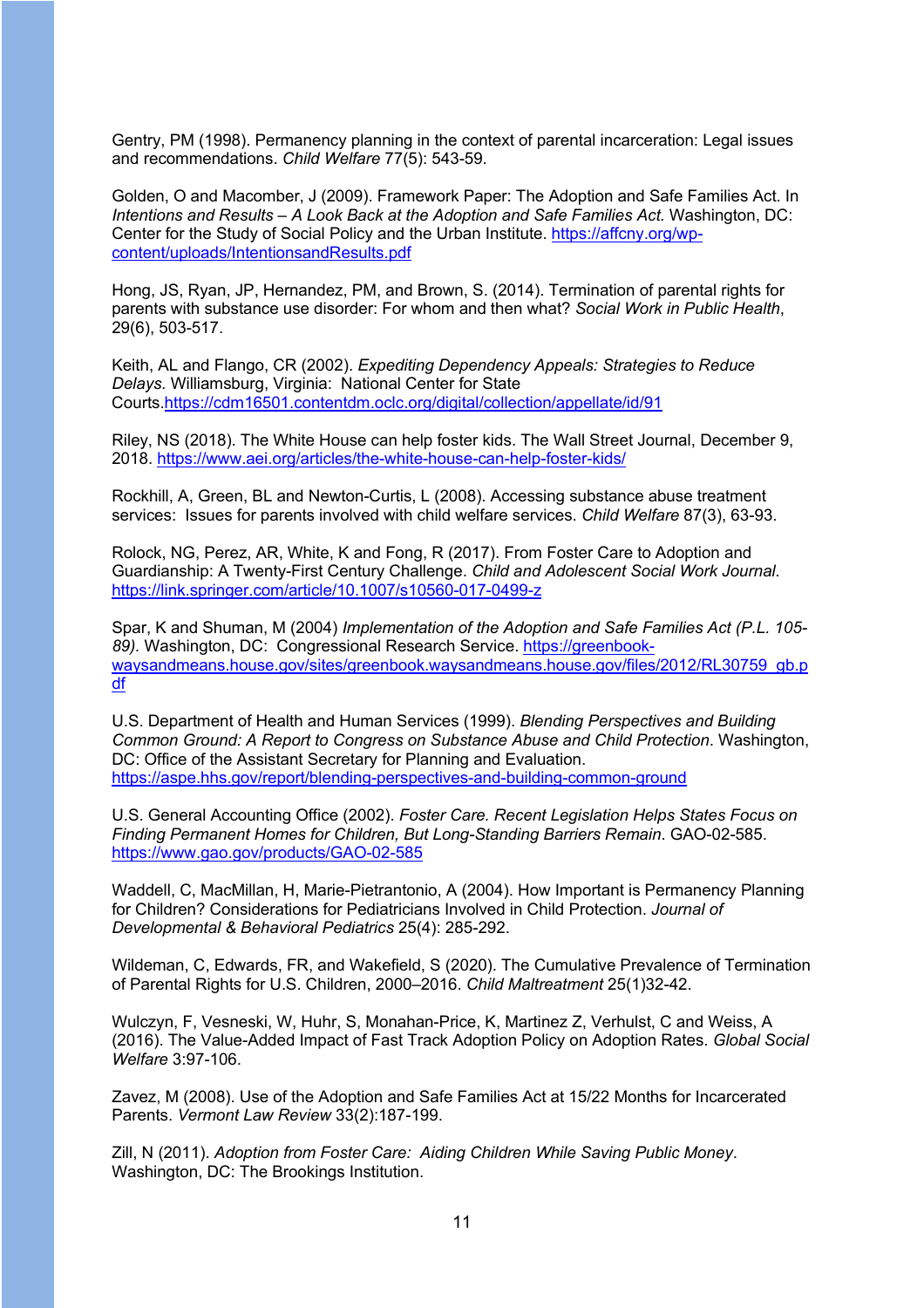| <b>Appendix 1: Key Statistics on Termination of Parental Rights, By State</b> |                                                                                                                    |                                                                |                                                                                                   |  |  |
|-------------------------------------------------------------------------------|--------------------------------------------------------------------------------------------------------------------|----------------------------------------------------------------|---------------------------------------------------------------------------------------------------|--|--|
| <b>State</b>                                                                  | <b>Proportion of children</b><br>entering foster care in<br>2013 who experienced<br>TPR within 5 years of<br>entry | <b>Proportion of TPRs</b><br>that occurred before<br>17 months | <b>Proportion of</b><br>children without<br>TPR at 17 months<br>who were living<br>with relatives |  |  |
| <b>Alabama</b>                                                                | 17.4%                                                                                                              | 36.0%                                                          | 17.6%                                                                                             |  |  |
| <b>Alaska</b>                                                                 | 39.7%                                                                                                              | 28.2%                                                          | 18.2%                                                                                             |  |  |
| <b>Arizona</b>                                                                | 37.1%                                                                                                              | 62.0%                                                          | 42.5%                                                                                             |  |  |
| <b>Arkansas</b>                                                               | 22.6%                                                                                                              | 79.4%                                                          | 18.5%                                                                                             |  |  |
| <b>California</b>                                                             | 23.3%                                                                                                              | 53.5%                                                          | 39.8%                                                                                             |  |  |
| Colorado                                                                      | 19.8%                                                                                                              | 84.3%                                                          | 18.6%                                                                                             |  |  |
| <b>Connecticut</b>                                                            | 26.8%                                                                                                              | 40.7%                                                          | 41.0%                                                                                             |  |  |
| <b>Delaware</b>                                                               | 20.4%                                                                                                              | 57.4%                                                          | 2.8%                                                                                              |  |  |
| <b>District of Columbia</b>                                                   | 32.7%                                                                                                              | 17.2%                                                          | 20.5%                                                                                             |  |  |
| <b>Florida</b>                                                                | 28.3%                                                                                                              | 65.9%                                                          | 42.6%                                                                                             |  |  |
| Georgia                                                                       | 21.3%                                                                                                              | 40.9%                                                          | 22.4%                                                                                             |  |  |
| <b>Hawaii</b>                                                                 | 15.8%                                                                                                              | 46.4%                                                          | 56.2%                                                                                             |  |  |
| Idaho                                                                         | 21.2%                                                                                                              | 69.4%                                                          | 43.9%                                                                                             |  |  |
| <b>Illinois</b>                                                               | 29.1%                                                                                                              | 15.6%                                                          | 37.2%                                                                                             |  |  |
| Indiana                                                                       | 14.6%                                                                                                              | 34.6%                                                          | 27.2%                                                                                             |  |  |
| lowa                                                                          | 25.1%                                                                                                              | 78.1%                                                          | 17.0%                                                                                             |  |  |
| <b>Kansas</b>                                                                 | 29.8%                                                                                                              | 45.0%                                                          | 29.1%                                                                                             |  |  |
| Kentucky                                                                      | 21.8%                                                                                                              | 24.7%                                                          | 3.5%                                                                                              |  |  |
| Louisiana                                                                     | 22.4%                                                                                                              | 46.2%                                                          | 34.0%                                                                                             |  |  |
| <b>Maine</b>                                                                  | 44.2%                                                                                                              | 58.8%                                                          | 35.5%                                                                                             |  |  |
| <b>Maryland</b>                                                               | 14.0%                                                                                                              | 23.0%                                                          | 37.0%                                                                                             |  |  |
| <b>Massachusetts</b>                                                          | 18.0%                                                                                                              | 40.9%                                                          | 30.6%                                                                                             |  |  |
| <b>Michigan</b>                                                               | 35.6%                                                                                                              | 68.9%                                                          | 23.1%                                                                                             |  |  |
| <b>Minnesota</b>                                                              | 19.4%                                                                                                              | 82.8%                                                          | 29.7%                                                                                             |  |  |
| <b>Mississippi</b>                                                            | 15.1%                                                                                                              | 29.6%                                                          | 31.3%                                                                                             |  |  |
| <b>Missouri</b>                                                               | 21.8%                                                                                                              | 29.9%                                                          | 26.0%                                                                                             |  |  |
| <b>Montana</b>                                                                | 22.3%                                                                                                              | 48.6%                                                          | 37.8%                                                                                             |  |  |
| <b>Nebraska</b>                                                               | 22.3%                                                                                                              | 41.1%                                                          | 24.5%                                                                                             |  |  |
| <b>Nevada</b>                                                                 | 25.3%                                                                                                              | 31.7%                                                          | 34.7%                                                                                             |  |  |
| <b>New Hampshire</b>                                                          | 21.3%                                                                                                              | 35.4%                                                          | 10.6%                                                                                             |  |  |
| <b>New Jersey</b>                                                             | 23.6%                                                                                                              | 31.5%                                                          | 40.3%                                                                                             |  |  |
| <b>New Mexico</b>                                                             | 23.7%                                                                                                              | 54.8%                                                          | 13.5%                                                                                             |  |  |
| <b>New York</b>                                                               | 19.8%                                                                                                              | 30.2%                                                          | 26.3%                                                                                             |  |  |
| <b>North Carolina</b>                                                         | 26.4%                                                                                                              | 44.7%                                                          | 23.5%                                                                                             |  |  |
| <b>North Dakota</b>                                                           | 21.5%                                                                                                              | 37.9%                                                          | 17.5%                                                                                             |  |  |
| Ohio                                                                          | 19.3%                                                                                                              | 55.0%                                                          | 18.9%                                                                                             |  |  |
| <b>Oklahoma</b>                                                               | 38.2%                                                                                                              | 43.5%                                                          | 31.3%                                                                                             |  |  |
| Oregon                                                                        | 21.4%                                                                                                              | 38.3%                                                          | 28.0%                                                                                             |  |  |
| Pennsylvania                                                                  | 26.9%                                                                                                              | 37.9%                                                          | 36.9%                                                                                             |  |  |
| <b>Rhode Island</b>                                                           | 21.2%                                                                                                              | 22.2%                                                          | 27.7%                                                                                             |  |  |
| <b>South Carolina</b>                                                         | 18.3%                                                                                                              | 49.6%                                                          | 34.9%                                                                                             |  |  |